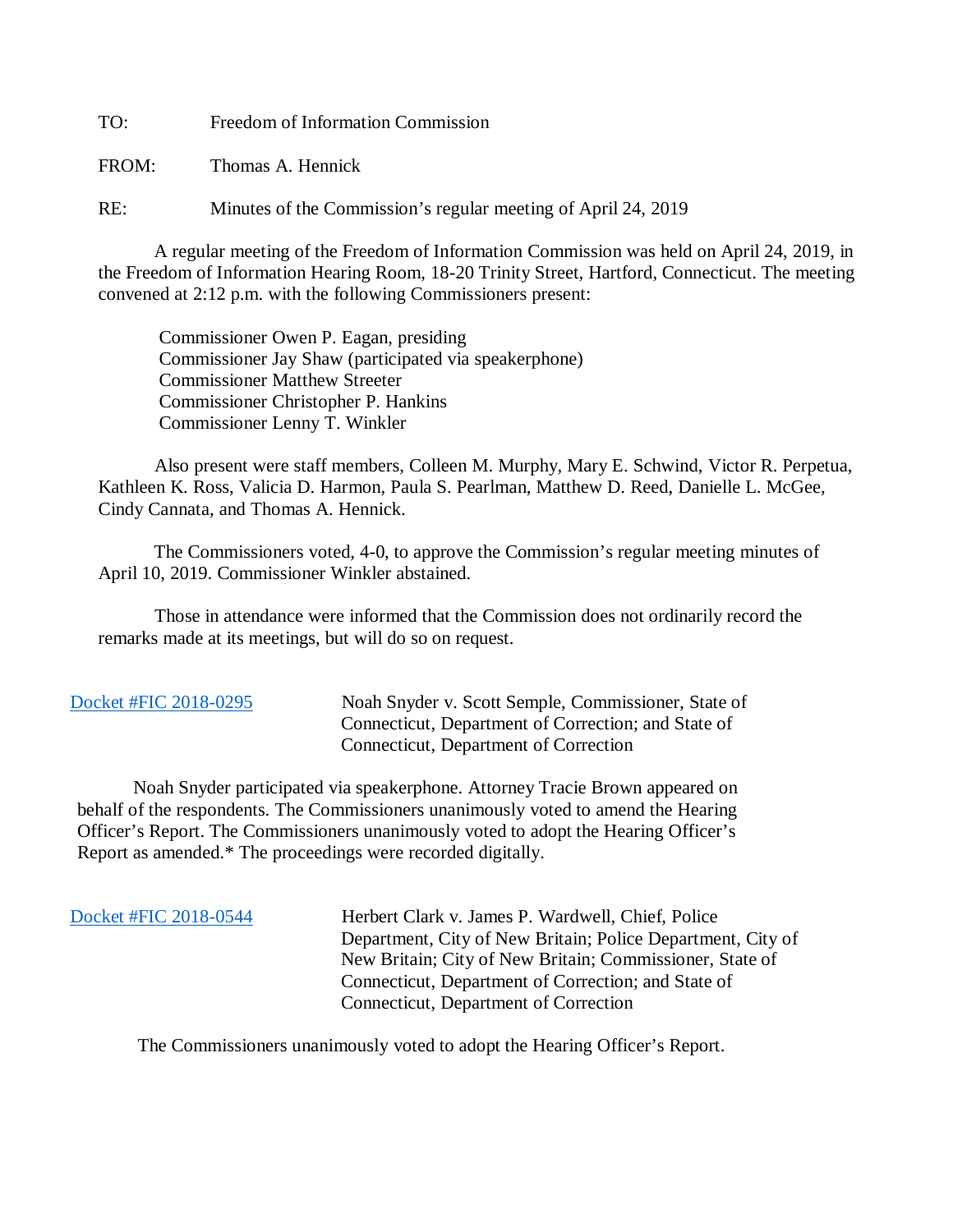Minutes, Regular Meeting, April 24, 2019 Page 2

[Docket #FIC 2018-0640](https://www.ct.gov/foi/lib/foi/minutes/2019/april24/2018-0640.pdf) GerJuan Tyus v. Chief, Police Department, City of New London; Police Department, City of New London; and City of New London

 GerJuan Tyus participated via speakerphone. Attorney Brian Estep appeared on behalf of the respondents. The Commissioners unanimously voted to adopt the Hearing Officer's Report.

[Docket #FIC 2018-0641](https://www.ct.gov/foi/lib/foi/minutes/2019/april24/2018-0641.pdf) GerJuan Tyus v. Chief, Police Department, City of New London; Police Department, City of New London; and City of New London

 GerJuan Tyus participated via speakerphone. Attorney Brian Estep appeared on behalf of the respondents. The Commissioners unanimously voted to adopt the Hearing Officer's Report.

[Docket #FIC 2018-0642](https://www.ct.gov/foi/lib/foi/minutes/2019/april24/2018-0642.pdf) GerJuan Tyus v. Chief, Police Department, City of New London; Police Department, City of New London; and City of New London

 GerJuan Tyus participated via speakerphone. Attorney Brian Estep appeared on behalf of the respondents. The Commissioners unanimously voted to adopt the Hearing Officer's Report.

 [Docket #FIC 2018-0726](https://www.ct.gov/foi/lib/foi/minutes/2019/april24/2018-0726.pdf) GerJuan Tyus v. Peter Reichard, Chief, Police Department, City of New London; Police Department, City of New London; and City of New London

 GerJuan Tyus participated via speakerphone. Attorney Brian Estep appeared on behalf of the respondents. The Commissioners unanimously voted to adopt the Hearing Officer's Report.

 [Docket #FIC 2018-0208](https://www.ct.gov/foi/lib/foi/minutes/2019/april24/2018-0208.pdf) David Cummings v. Elizabeth Graham, Executive Director, Administrative Services, State of Connecticut, Judicial Branch; and State of Connecticut, Judicial Branch

 David Cummings appeared on his own behalf. Attorney Martin Libbin appeared on behalf of the respondents. The Commissioners unanimously voted to adopt the Hearing Officer's Report. The proceedings were recorded digitally.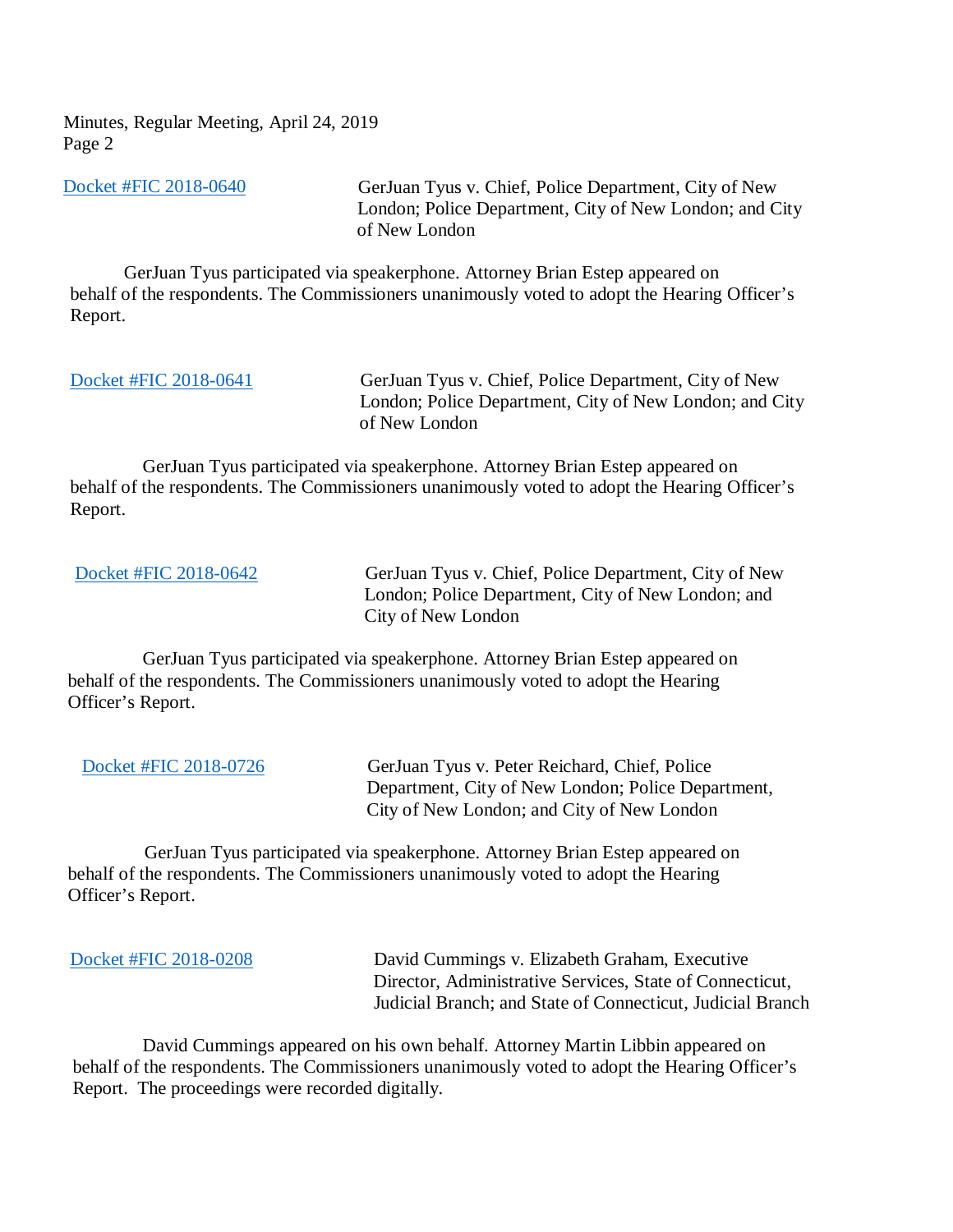Regular Meeting, April 24, 2019 Page 3

[Docket #FIC 2018-0303](https://www.ct.gov/foi/lib/foi/minutes/2019/april24/2018-0303.pdf) David Cummings v. Elizabeth Graham, Executive Director, State of Connecticut, Judicial Branch; and State of Connecticut, Judicial Branch

 David Cummings appeared on his own behalf. Attorney Martin Libbin appeared on behalf of the respondents. The Commissioners unanimously voted to adopt the Hearing Officer's Report. The proceedings were recorded digitally.

 [Docket #FIC 2018-0250](https://www.ct.gov/foi/lib/foi/minutes/2019/april24/2018-0250.pdf) William Comerford v. President, Center Street Cemetery Association, Town of Wallingford; and Center Street Cemetery Association, Town of Wallingford

 Attorney Craig Fishbein appeared on behalf of the complainant. Attorney Randall DiBella appeared on behalf of the respondents. The Commissioners unanimously voted to adopt the Hearing Officer's Report. The proceedings were recorded digitally.

[Docket #FIC 2018-0325](https://www.ct.gov/foi/lib/foi/minutes/2019/april24/2018-0325.pdf) Yvonne Perkins v. Chief, Police Department, City of Danbury; Police Department, City of Danbury; and City of Danbury

 Yvonne Perkins appeared on her own behalf. Attorney Randall DiBella and Attorney Diane Rosemark appeared on behalf of the respondents. The Commissioners unanimously voted to remand the matter to the Hearing Officer. The proceedings were recorded digitally.

 [Docket #FIC 2018-0408](https://www.ct.gov/foi/lib/foi/minutes/2019/april24/2018-0408.pdf) Yvonne Perkins v. Chief, Police Department, City of Danbury; Police Department, City of Danbury; and City of Danbury

 Yvonne Perkins appeared on her own behalf. Attorney Randall DiBella and Attorney Diane Rosemark appeared on behalf of the respondents. The Commissioners unanimously voted to adopt the Hearing Officer's Report. The proceedings were recorded digitally.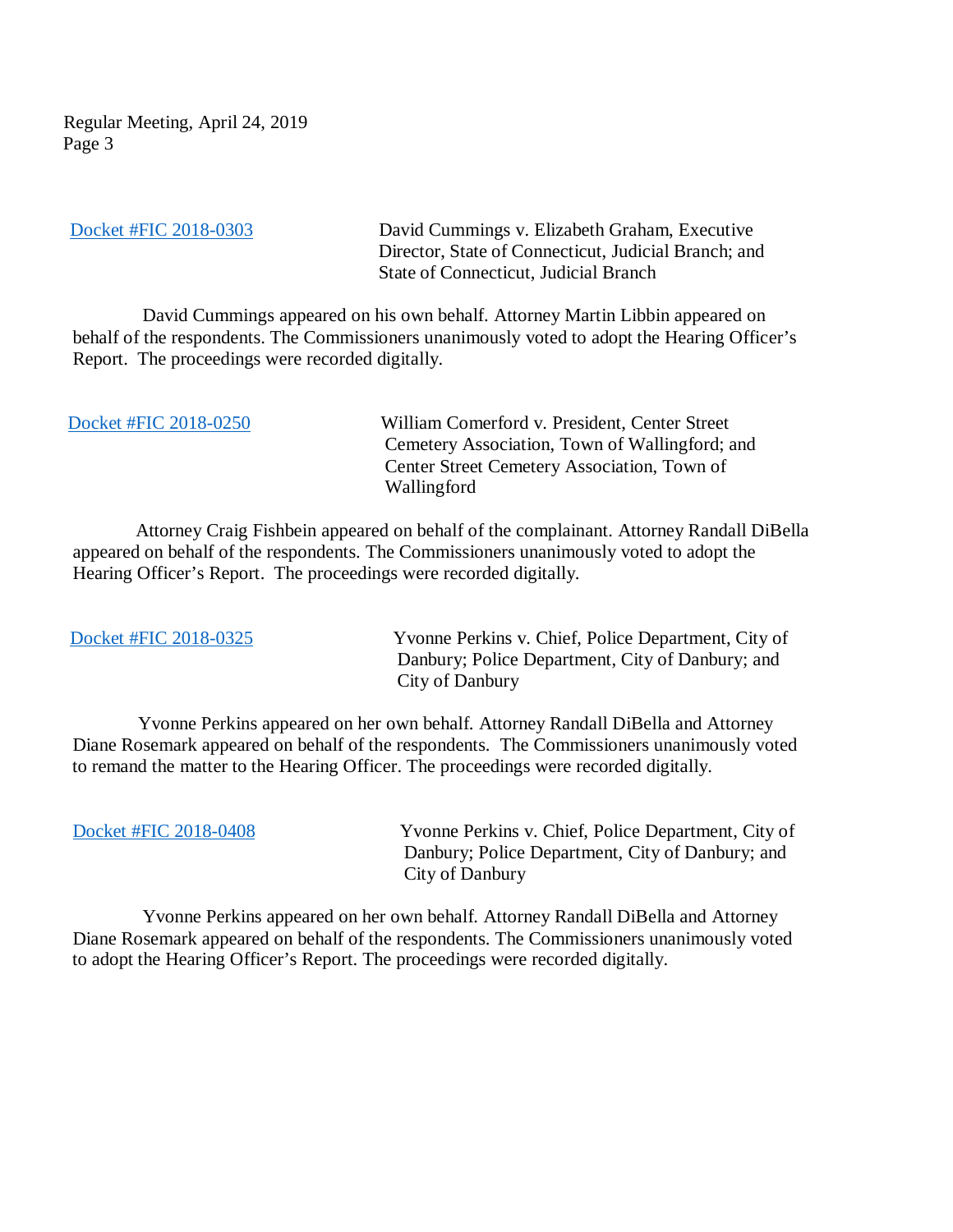Minutes, Regular Meeting, April 24, 2019 Page 4

Victor R. Perpetua reported on pending appeals.

 Colleen M. Murphy reminded Commissioners that the annual FOI Conference was scheduled for Friday May 3, 2019 at the Riverhouse in Haddam.

Colleen M. Murphy and Paula S. Pearlman reported on legislation.

The meeting was adjourned at 4:50 p.m.

 $\mathcal{L}_\text{max}$  and  $\mathcal{L}_\text{max}$  and  $\mathcal{L}_\text{max}$  and  $\mathcal{L}_\text{max}$ Thomas A. Hennick MINREGmeeting 04242019/tah/04252019

\* See attached for amendments